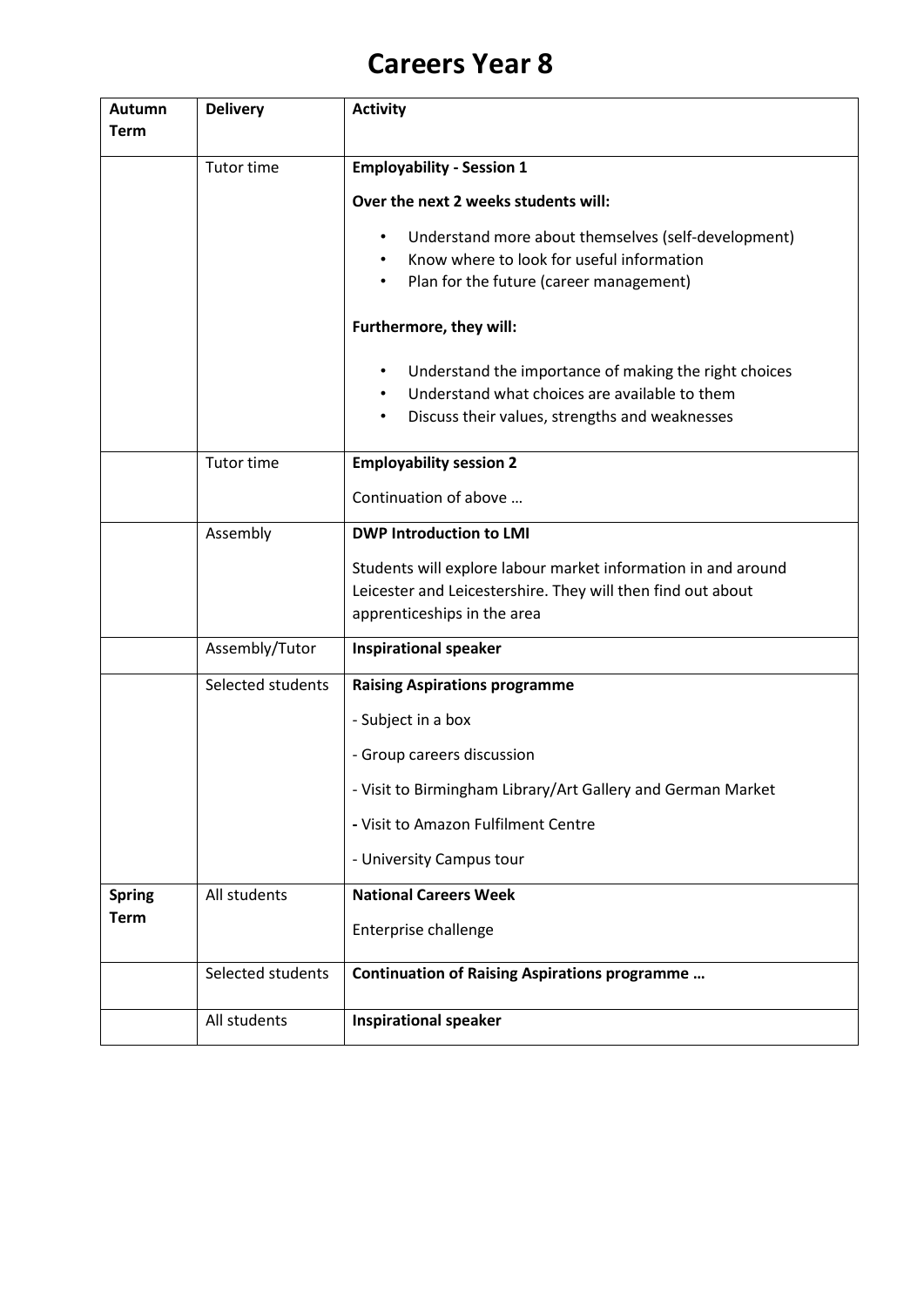|                       | All students      | <b>Barclays Lifeskills - Session 1:</b>                                                                                                                                                                                                                                                                                                                                                   |
|-----------------------|-------------------|-------------------------------------------------------------------------------------------------------------------------------------------------------------------------------------------------------------------------------------------------------------------------------------------------------------------------------------------------------------------------------------------|
|                       |                   | <b>Exploring personal strengths</b>                                                                                                                                                                                                                                                                                                                                                       |
|                       |                   | This lesson is designed to help students recognise<br>their skills, personality traits, attributes and interests, and understand<br>how these can help make rewarding career choices.                                                                                                                                                                                                     |
|                       |                   | <b>Lesson learning outcomes</b>                                                                                                                                                                                                                                                                                                                                                           |
|                       |                   | By the end of the lesson, students will be able to:                                                                                                                                                                                                                                                                                                                                       |
|                       |                   | Recognise three key elements of their personality                                                                                                                                                                                                                                                                                                                                         |
|                       |                   | Explain how different job roles require a range of skills,<br>interests and personality traits                                                                                                                                                                                                                                                                                            |
|                       |                   | Identify ways of building an accurate self-image that can<br>guide successful career choices                                                                                                                                                                                                                                                                                              |
|                       | All students      | <b>Barclays Lifeskills - Session 2:</b>                                                                                                                                                                                                                                                                                                                                                   |
|                       |                   | This lesson is designed to help students understand the significance of<br>their digital footprint and how having a positive online reputation and<br>managing your 'netiquette' is crucial to aiming high.                                                                                                                                                                               |
|                       |                   | By the end of the lesson students will be able to:                                                                                                                                                                                                                                                                                                                                        |
|                       |                   | Understand what is meant by online reputation                                                                                                                                                                                                                                                                                                                                             |
|                       |                   | Identify ways information can be shared online with different<br>$\bullet$<br>people and the positive and negative impact this can have                                                                                                                                                                                                                                                   |
|                       |                   | Create posts that can help build a positive online reputation                                                                                                                                                                                                                                                                                                                             |
|                       | Selected students | Lego League                                                                                                                                                                                                                                                                                                                                                                               |
|                       |                   | We will be provided with a Lego robot, along with all the information<br>from Lego about the tournament. Teams will be required to complete<br>an innovation project, where they must identify an issue in the<br>community and devise a solution for this issue. They will also be<br>required to design and code a robot to overcome certain 'missions' in a<br>competitive robot game. |
| <b>Summer</b><br>Term | <b>Tutor Time</b> | <b>Employability session</b>                                                                                                                                                                                                                                                                                                                                                              |
|                       | Tutor time        | <b>Employability session</b>                                                                                                                                                                                                                                                                                                                                                              |
|                       | Selected students | <b>Continuation of Raising Aspirations programme</b>                                                                                                                                                                                                                                                                                                                                      |
|                       | Assembly          | <b>Inspirational speaker</b>                                                                                                                                                                                                                                                                                                                                                              |
|                       | Selected students | <b>Tomorrows Engineers Robotics Challenge</b>                                                                                                                                                                                                                                                                                                                                             |
|                       |                   | Using robotics, design and discovery, students learn how to build, programme<br>and control LEGO robots to complete a series of short aviation missions, using<br>the LEGO® MINDSTORMS® Education EV3 sets. They will then demonstrate<br>their skills at a challenge event near them.                                                                                                    |